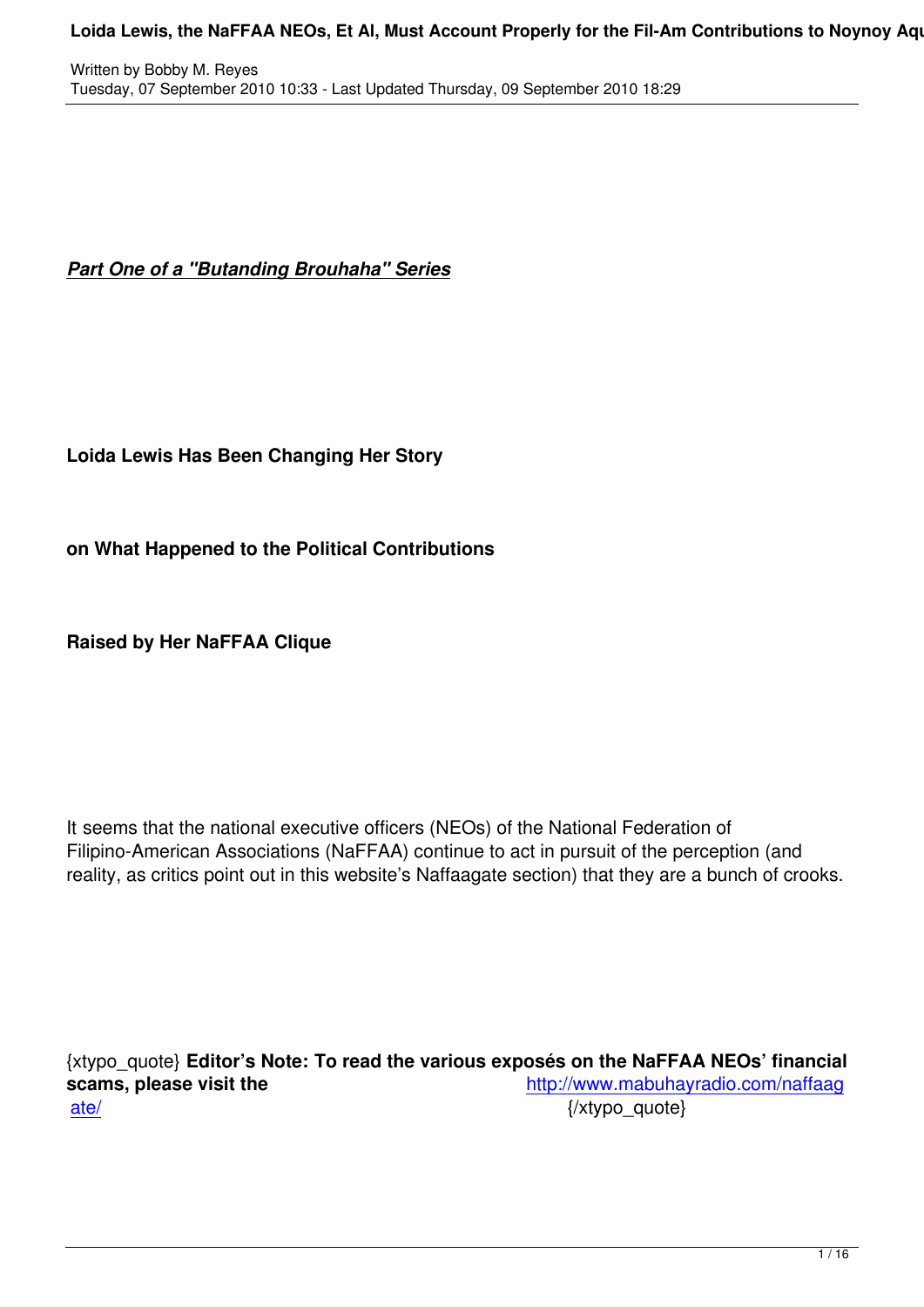The fundraising efforts by Loida Nicolas-Lewis and Company for the-then presidential campaign of Noynoy Aquino have been reported extensively (and almost exclusively) by Joseph G. Lariosa. He is the Chicago-based dean of Filipino correspondents in America and a co-founding former president of the National Philippine Press Club-Chicago Chapter. Mr. Lariosa wrote for many years for the

*Manila Bulletin*

until he migrated to the United States. He continues to be the

*Manila Bulletin*

's correspondent in America

. There is no reason to doubt the accuracy of Mr. Lariosa's reports, as he has been known to quote accurately the statements of personalities and celebrities that he has interviewed.

P lease read the inconsistencies of the statements of Atty. Loida Nicolas-Lewis, as told to Mr. Lariosa in the following summaries of events (reports):

On Dec. 1, 2009, Mr. Lariosa reported initially about the fundraising by Filipino-American community leaders headed by Attorney Lewis, her fellow NaFFAA NEOs and friends. Readers may browse Mr. Lariosa's report in this hyperlink:

Rally for Noynoy-Mar Set in Bay Area Dec. 12

Mr. Lariosa wrote in the said article: "Attorney Lewis said the 'U.S. Pinoys for Noynoy-Mar' fundraising will kick off on Dec. 12 simultaneously in the East Coast (New York), West Coast (San Francisco), Houston (Texas) and Midwest Chicago (Illinois). The fund-raising ends on May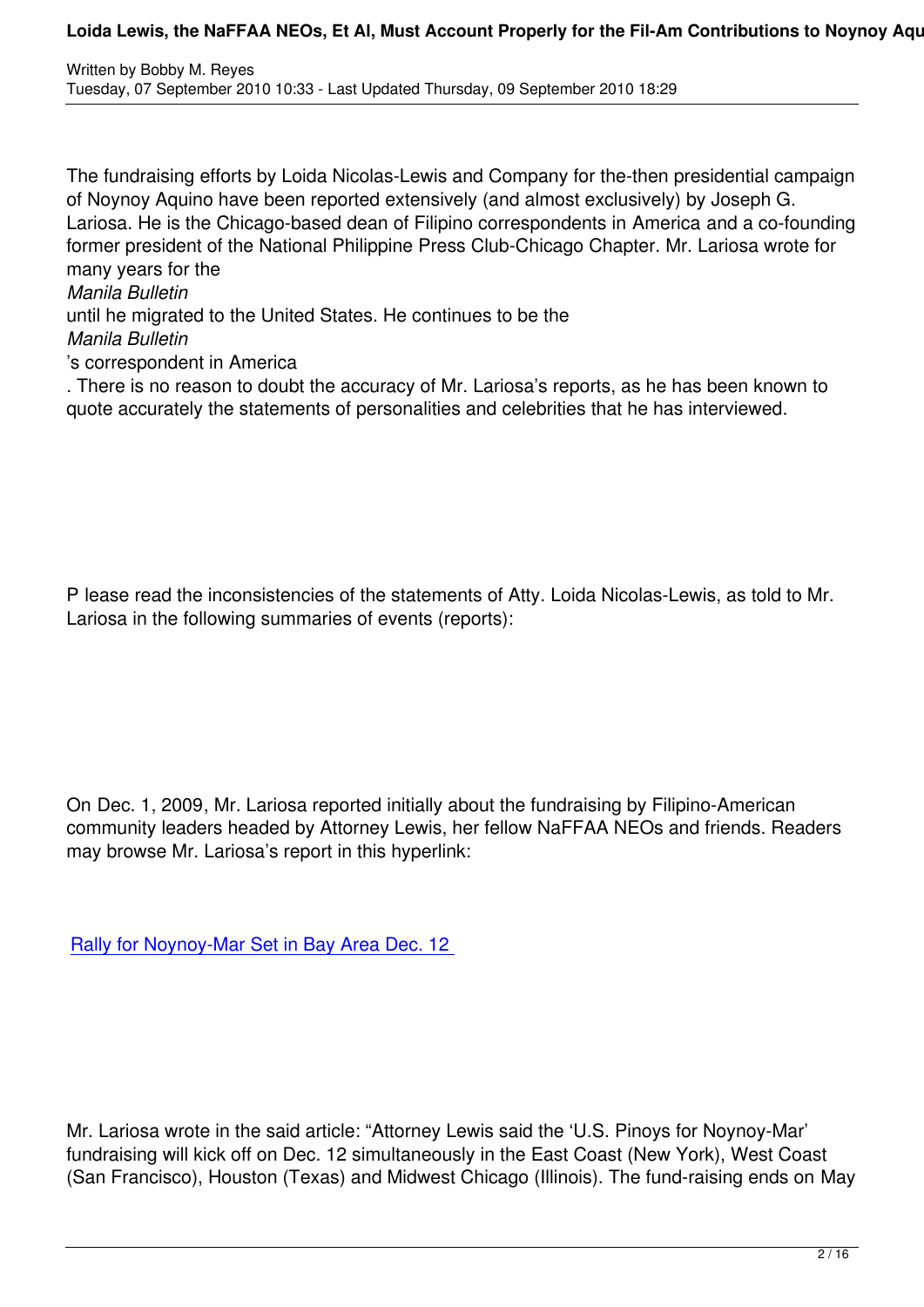8, 2010

. 'We will make public whatever amount we collected and whatever we turned over for transparency.'"

However, Mrs. Lewis, et al, have never published the list of contributors in its website, www.N OYMAR2010.COM

. And you will read this note at the top of its Front Page, "The website you are trying to view is currently experiencing difficulties, please try again later."

On Jan. 26, 2010, Mr. Lariosa wrote this report about the fundraising efforts by Lewis, her fellow NaFFAA NEOs, et al, in this article:

OFWs Cannot Run But Can Raise Funds

Mr. Lariosa reported: "Mrs. Lewis said the initial goal of the fund-raising is \$2-million. She said there are an estimated three-million Filipino Americans. If 100,000 Fil Ams will donate at least \$25, it will generate \$2-million, less the \$5-service fee by Pay-Pal, an online remittance company."

J oseph Lariosa also said in his report: QUOTE. She paid tribute to organizers of the "U.S.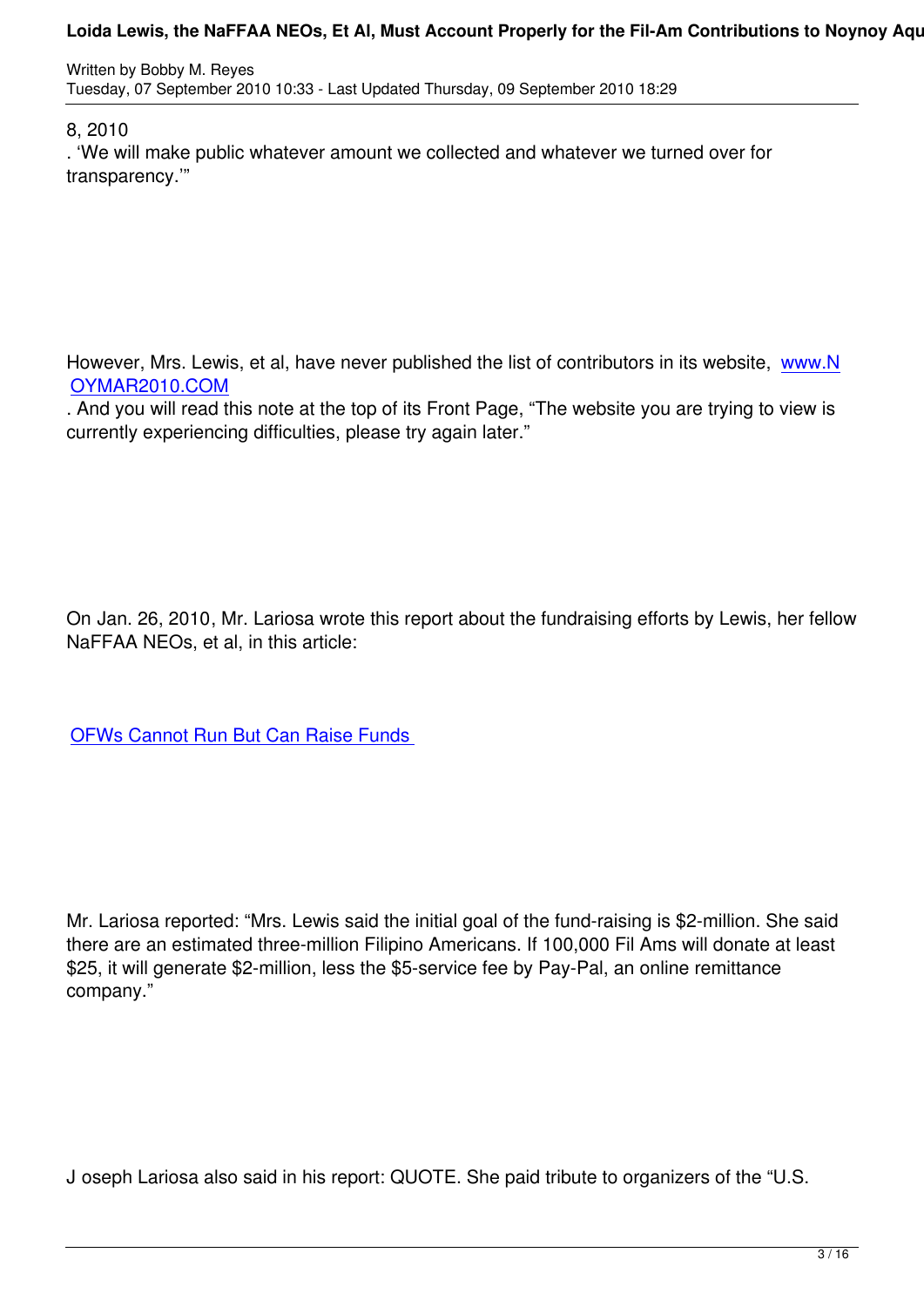Written by Bobby M. Reyes Tuesday, 07 September 2010 10:33 - Last Updated Thursday, 09 September 2010 18:29

Pinoys for Noynoy-Mar" in Chicago, Illinois, for collecting \$1,825, the highest amount so far during the first-day launching of fund-raising in any U.S. city. The event was spearheaded by the *Fil-Am Weekly Megascene* publishers Bart and Yoly Tubalinal and community organizers Marlon L. Pecson and Ting Joven.

Among the big donors to the event were Doctors Nunilo and Elenita Rubio, who gave \$500, and Mrs. Maria Smith, a registered nurse, of Indiana, \$250, and Jun Delfin of Unlimited Agency, \$150.

Last Friday, the U.S. Pinoys for Noynoy-Mar in Detroit, Michigan, hosted by Fuji Japanese Buffet restaurant and community leader Willie Dechavez collected \$1,063.

An earlier fund-raising by the U.S. Pinoys for Noynoy-Mar in New York collected \$1,600 while those in Los Angeles, C alifornia , raised \$1,500 and San Francisco is yet to turn in their collection. UNQUOTE.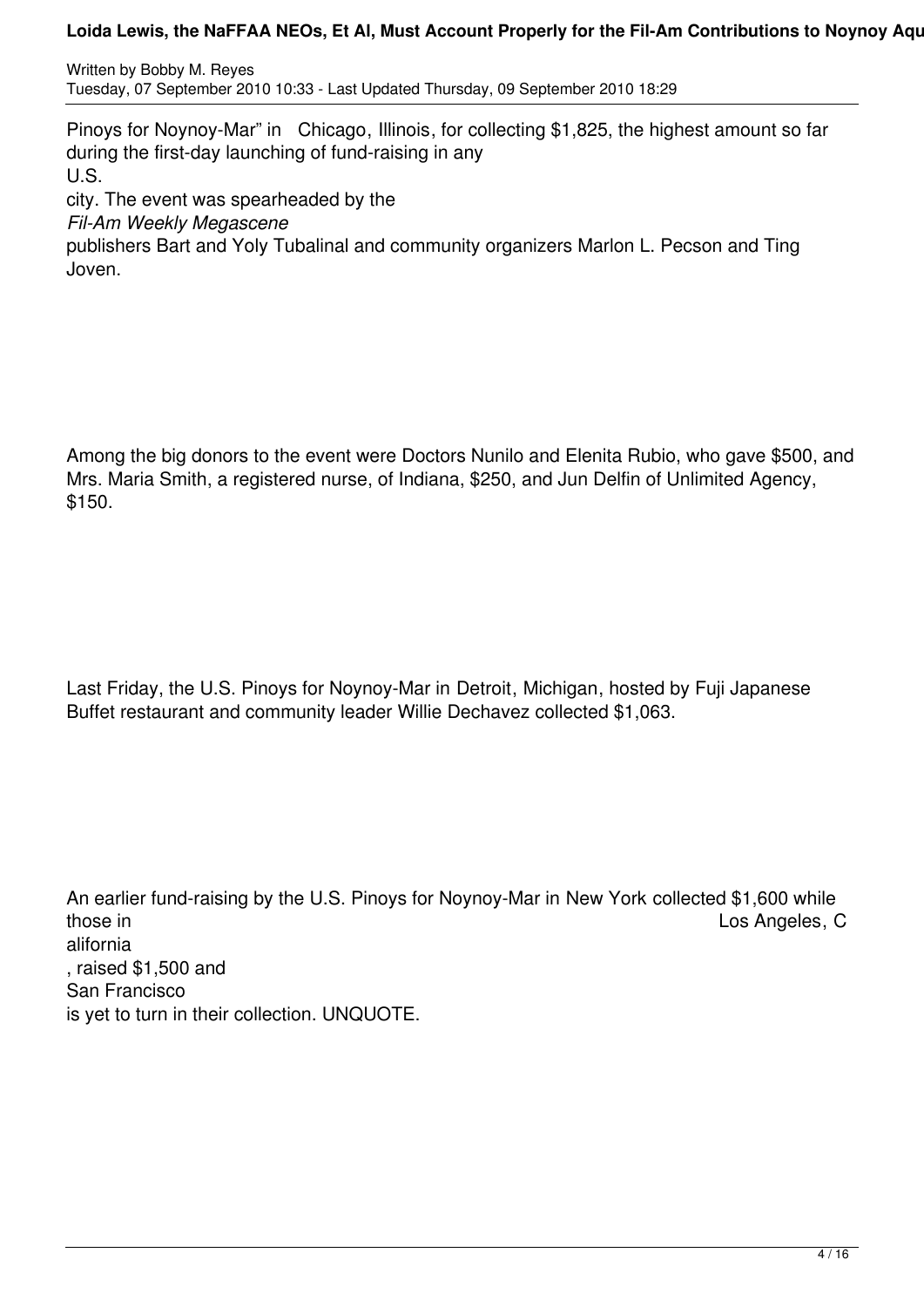On June 24, 2010, Mr. Lariosa wrote this article, which this website published under this hyperlink:

U.S.-based Filipinos Volunteer for Good Governance

In it, Mr. Lariosa wrote: "When the U.S. Pinoys for Noynoy-Mar raised \$110,000 (5-million pesos), it wanted to make sure the campaign contribution went to the Liberal Party, which has a free hand to spend it in the campaign. Atty. Loida Nicolas Lewis sent thru telegraphic transfer the \$100,000 to Mr. Jaime *(Rafa?)* Lopa, the treasurer of Senator Aquino, and handed the \$10,000 personally to one of Aquino's sisters."

On Aug. 20, 2010, Joseph G. Lariosa filed another report, which we published on the same day. Here is its hyperlink:

Filipino Americans Should Keep Political Donations Flowing

Mr. Lariosa reported the following developments: QUOTE.

But the U.S. Pinoys for Noy-Mar feel betrayed that after contributing nearly \$100,000 to the Noynoy Aquino and Mar Roxas campaign last spring, their contributions did not even register in the radar of Messrs. Aquino and Roxas, the Liberal Party or the Philippine Commission on Elections. The U.S. Pinoys used the U.S Internal Revenue Service's "Section 501 (c) (6)" in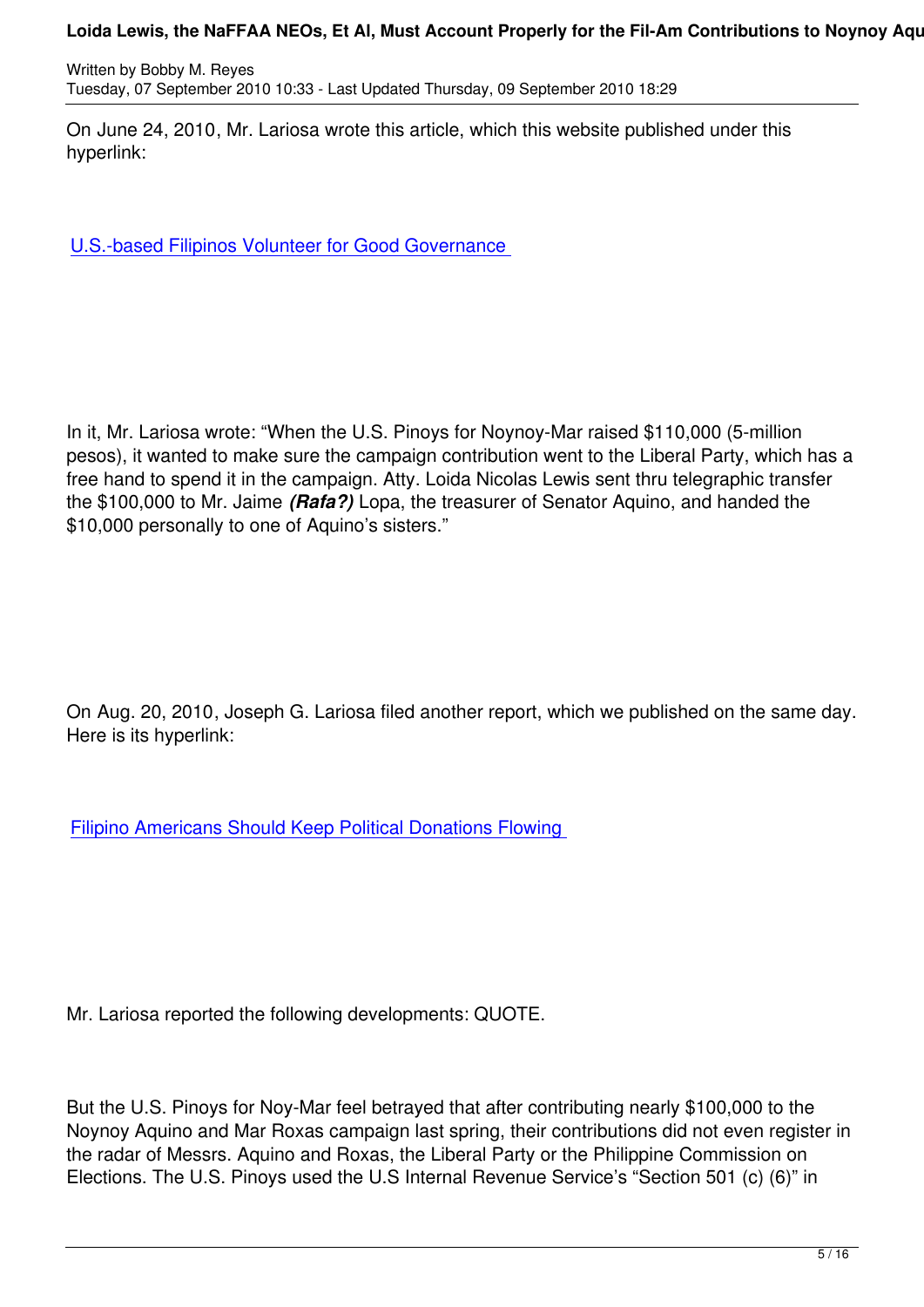Written by Bobby M. Reyes Tuesday, 07 September 2010 10:33 - Last Updated Thursday, 09 September 2010 18:29

their fund-raising.

It turned out that the \$111,443.46 became a personal contribution from U.S. Pinoys convenor Atty. Loida Nicolas Lewis although she merely personally donated \$5,000 to the pot. It was not credited at all as coming from U.S. Pinoys for Noy-Mar, which ceased to exist after the May 10,  $2010$ , we have the contract of  $\sim$  ,  $\sim$ 

presidential elections.

{xtypo\_quote} Atty. Lewis was reported to have told attendees in the Noynoy-Mar fundraisers that she would match dollar-for-dollar any contribution that donors would give. Obviously, she was telling another white lie. {/xtypo\_quote}

The reason is simple. Under the Philippine Omnibus Election Code of 2007, "foreigners and foreign corporations" are not allowed to contribute to any political campaign in the Philippines.

{xtypo\_quote} **Editor's Note: As confirmed by COMELEC Commissioner Velasco during** his public forum at the Philippine Consulate in **Los Angeles**, **dual citizens can validly contribute to political parties and candidates in the Philippines**

**. Atty. Lewis and many of her NaFFAA colleagues are dual citizens.** {/xtypo\_quote}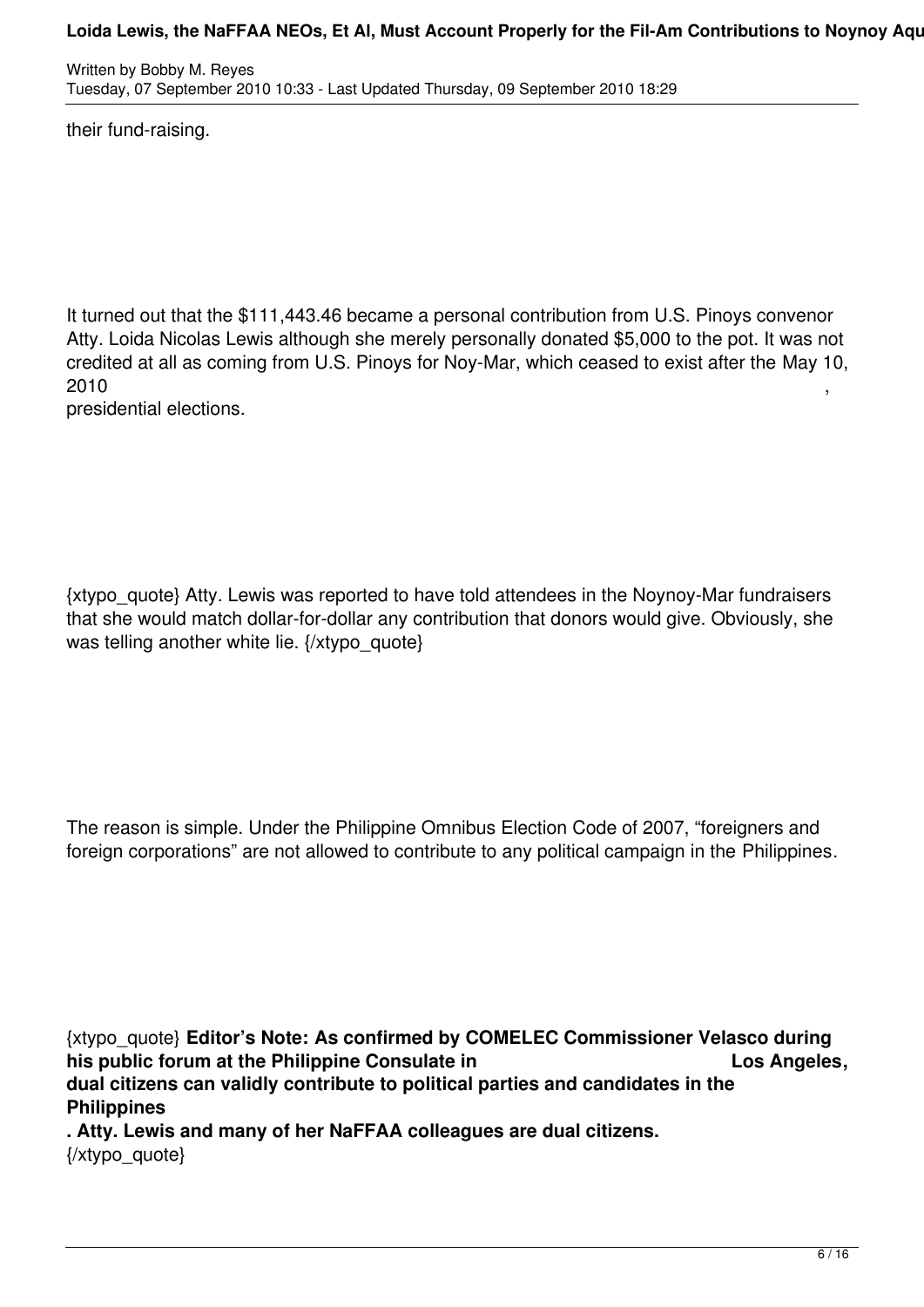# **BECAME PERSONAL DONATIONS**

If Mrs. Lewis would list down "U.S. Pinoys for Noynoy Mar" as source of political donations to the Liberal Party, it will be a violation of the election code that could mean the disqualification of Noynoy from holding the office of the presidency.

So what Mrs. Lewis did with the U.S. Pinoys contribution was to channel the contributions to the "Pnoy-Pinay," a non-partisan group that is sympathetic to the Noy-Mar campaign. She told me someone from the "Noy-Mar" campaign directed her to course the U.S. Pinoys donations to "Pnoy-Pinay."

The "PnoyPinay" used the donations from the U.S. Pinoys for meals and other needs for poll watching (bantay balota) and education voting outreach in 16 cities and one municipality in Metro Manila.

According to its website, PnoyPinay's mission is to help in rebuilding a nation that is founded on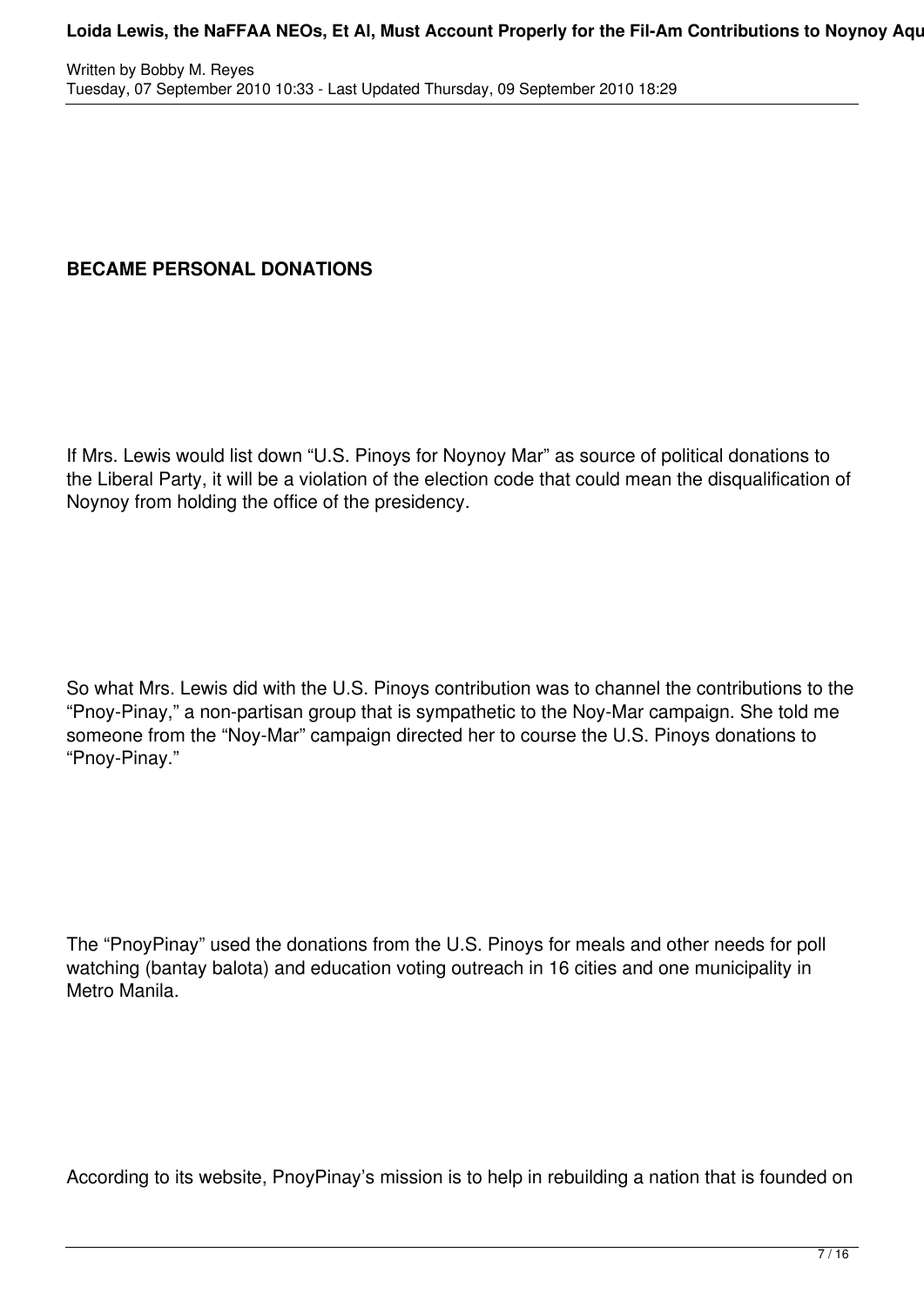the principles of equity, environmental sustainability, peace and social justice; dedicated to economic development that ensures the uplift of the poor; governed by ethical leaders who serve an empowered and responsible people. UNQUOTE.

H ere is a June 17, 2010, article from the *Philippine Daily Inquirer* that contradicts some of the allegations of Atty. Lewis. Please note that the contributions made by Filipino-American donors were never reported to the COMELEC.

# **'Tonyboy' gave P100M, leads Aquino's 96 big campaign donors**

By Kristine L. Alave *Philippine Daily Inquirer* First Posted 02:27:00 06/17/2010

Filed Under: Eleksyon 2010, Elections, business, Family

M ANILA, Philippines—Wealthy relatives and businessmen, led by Antonio "Tonyboy" Cojuangco, bankrolled the election campaign of Sen. Benigno Aquino III, who spent more than P400 million to get elected president, according to documents from the Commission on Elections (Comelec).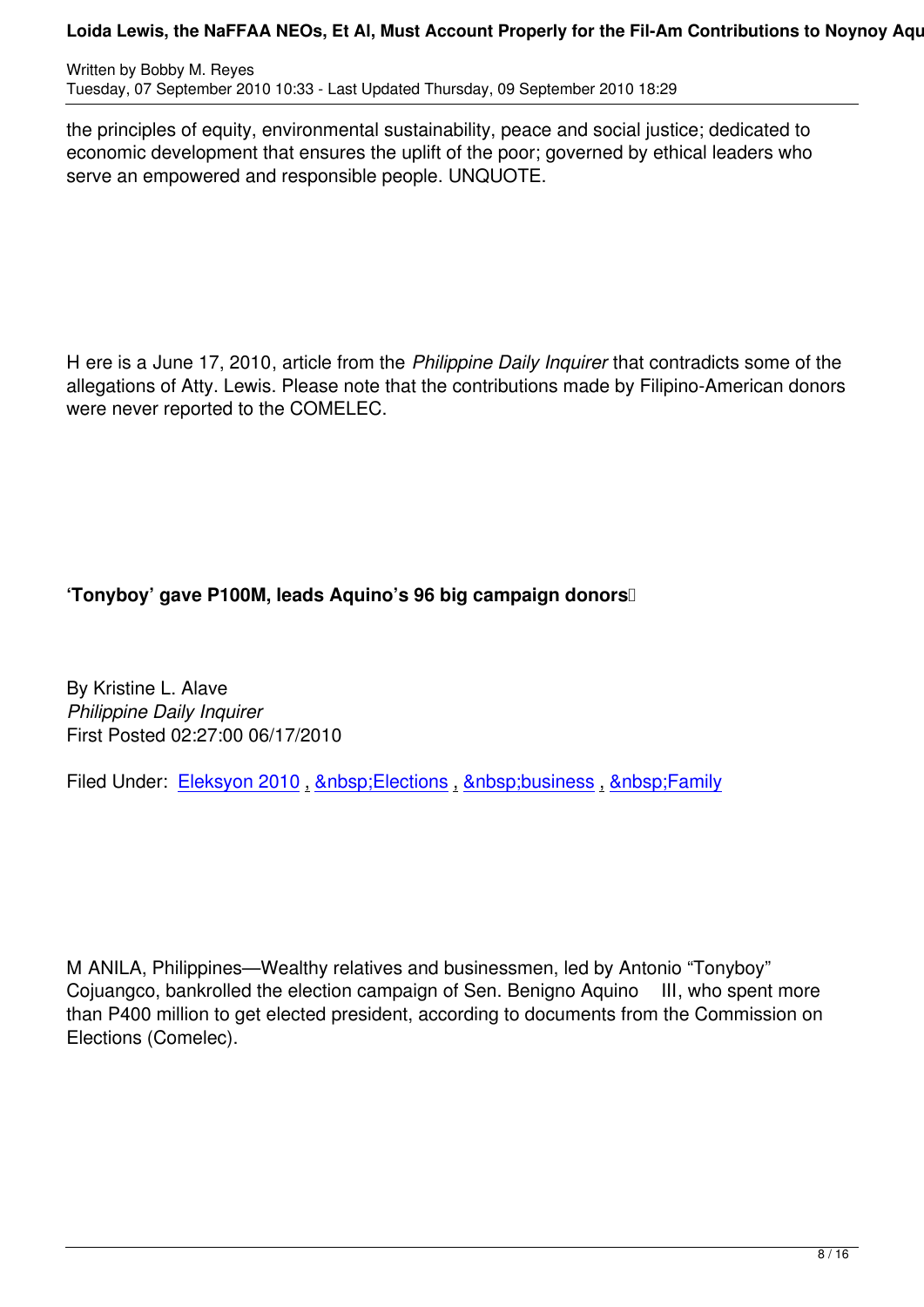Written by Bobby M. Reyes Tuesday, 07 September 2010 10:33 - Last Updated Thursday, 09 September 2010 18:29

Cojuangco, who built his business on telecommunications and media, gave the largest contribution—P100 million in cash—to the Aquino campaign.

Cojuangco, former owner of TV5 and PLDT, is Aquino's second cousin and his donation accounted for a fourth of the total contributions to the Aquino campaign.

Unlike Aquino, defeated presidential candidate Sen. Manuel Villar said he received no financial help from others for his campaign.

In his expense report, Villar said he spent P431.55 million for his campaign. The Nacionalista Party standard-bearer emerged third in the nine-way presidential race.

Villar's report said all his expenditures were "paid by [the] candidate out of personal funds." There was no list of contributors to his campaign.

The spending limit for a presidential candidate is P10 per voter or a total of about P510 million.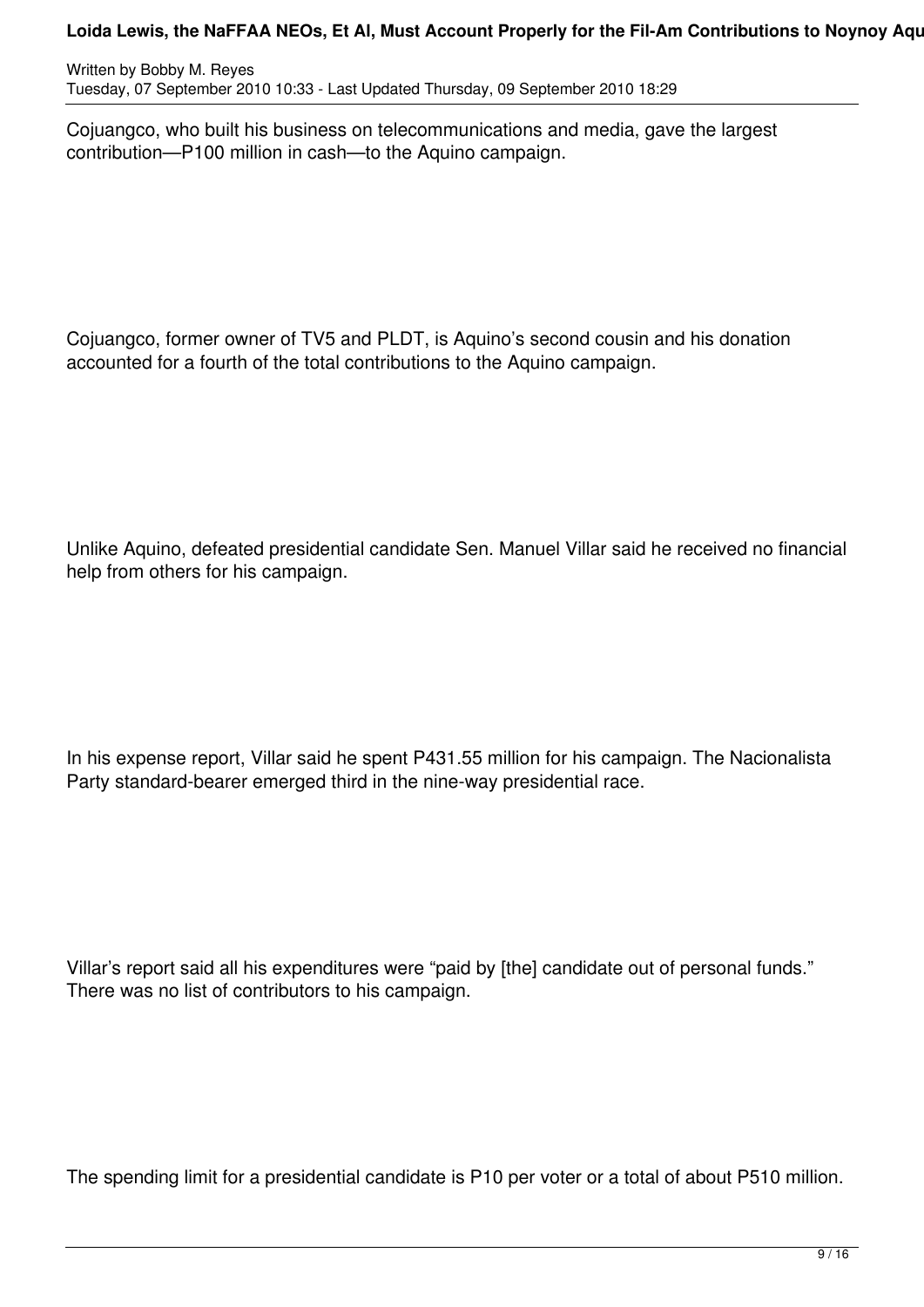Written by Bobby M. Reyes Tuesday, 07 September 2010 10:33 - Last Updated Thursday, 09 September 2010 18:29

The same limit applies to a vice presidential candidate.

**Unbelievable**

Comelec spokesperson James Jimenez said some assertions by candidates in the May 10 automated elections who filed their expense reports were unbelievable.

"So far, the declarations of some candidates in their campaign expenditure filings were outright questionable or even ridiculous in some cases," Jimenez said in a recent media interview. He refused to name candidates.

He said some of the candidates claimed expenses that were "far less than what you would expect considering what you saw."

Cash-rich family members also helped Sen. Manuel Roxas II, Aquino's defeated running mate, whose campaign cost about P280 million. (See list of donors)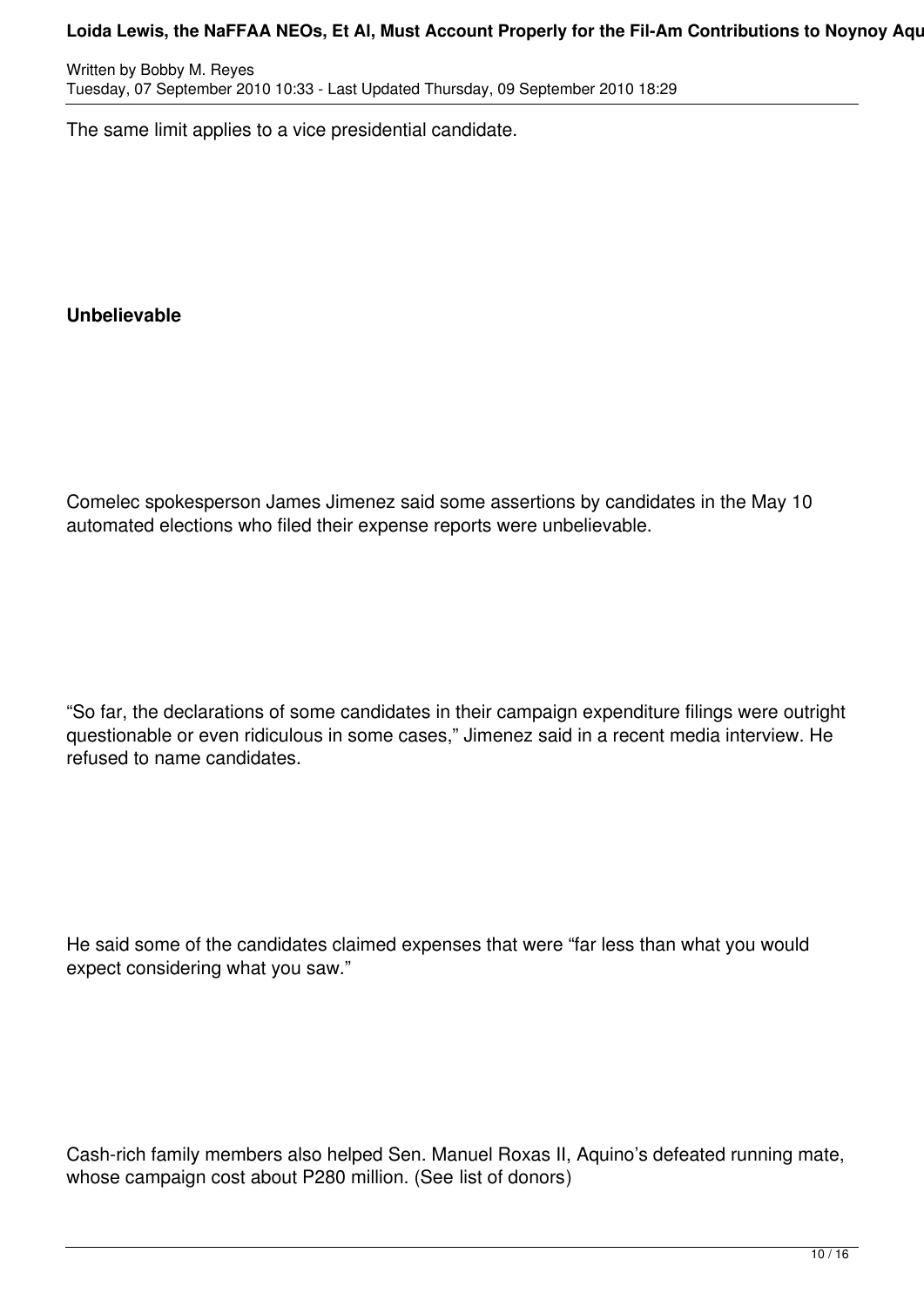Both Aquino and Roxas came from well-connected political families, with former presidents and politicians in their family trees.

# **96 Aquino donors**

Aquino's statement of contributions covering the Feb. 9-May 8 period showed that the President-elect received a total of P440 million in cash donations. There were 96 donors to the Aquino camp. (See list of donors)

Aquino was not able to spend all of his P440-million campaign kitty as his expenditures amounted to P403 million, his expense report to the Comelec said.

The report noted that all payments for his expenditures during the campaign came from the cash donations. He did not use personal funds in his campaign.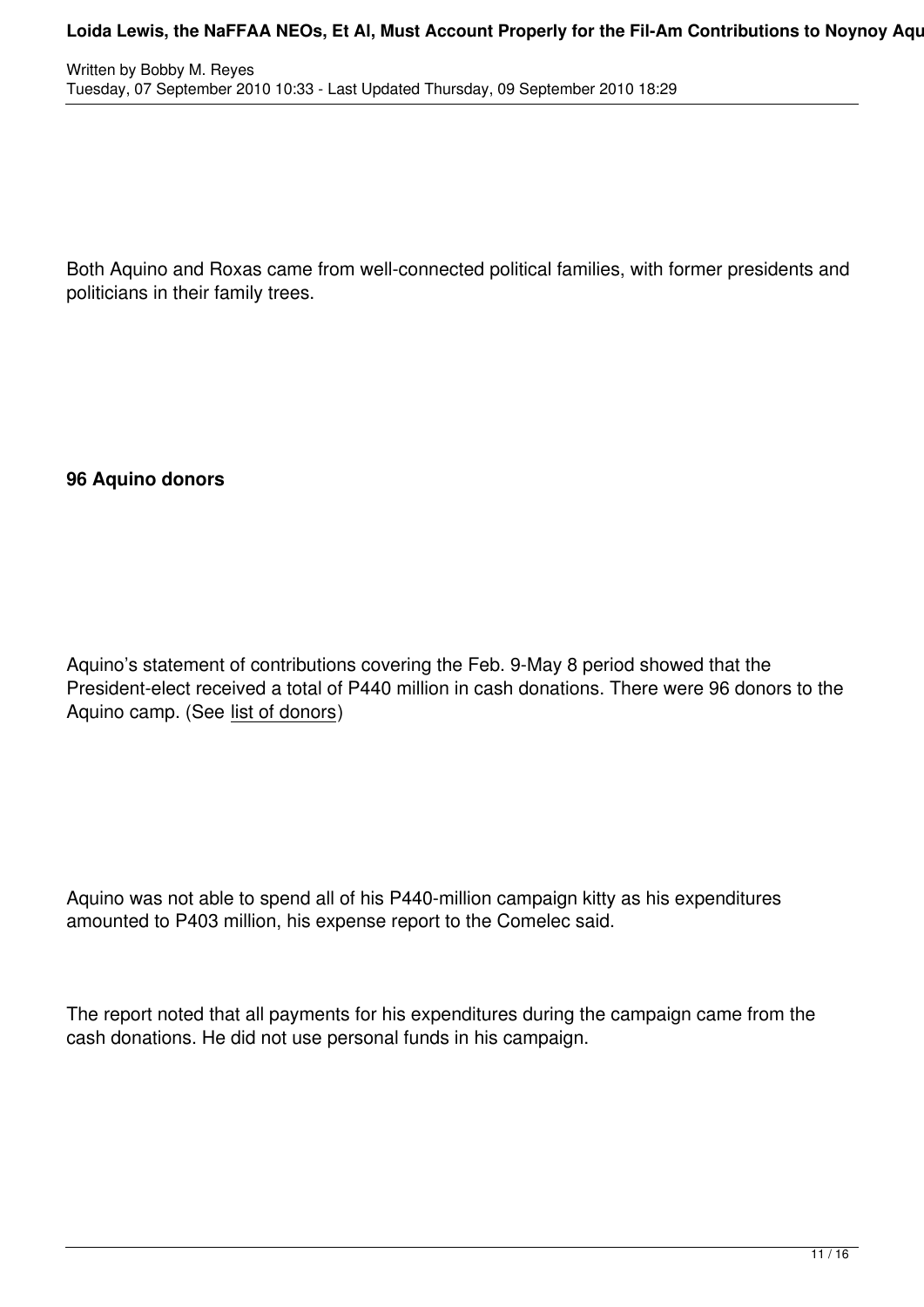Written by Bobby M. Reyes Tuesday, 07 September 2010 10:33 - Last Updated Thursday, 09 September 2010 18:29

**Sisters, too**

Aquino's sisters—Ma. Elena "Ballsy" Cruz, Aurora "Pinky" Abellada and Kris Aquino-Yap—gave a total of P23 million. Aquino-Yap, a popular television host, donated P15 million, Abellada P5 million and Cruz P3 million.

Former government officials and businessmen also figured prominently in the Aquino campaign finances.

Former Environment Secretary Fulgencio Factoran, who served under Aquino's mother, late President Corazon Aquino, contributed P20 million.

Former Trade Secretary Cesar Purisima, a member of Hyatt 10, a group of top government executives who resigned in 2005 amid allegations that President Gloria Macapagal-Arroyo stole the 2004 election, gave P10 million.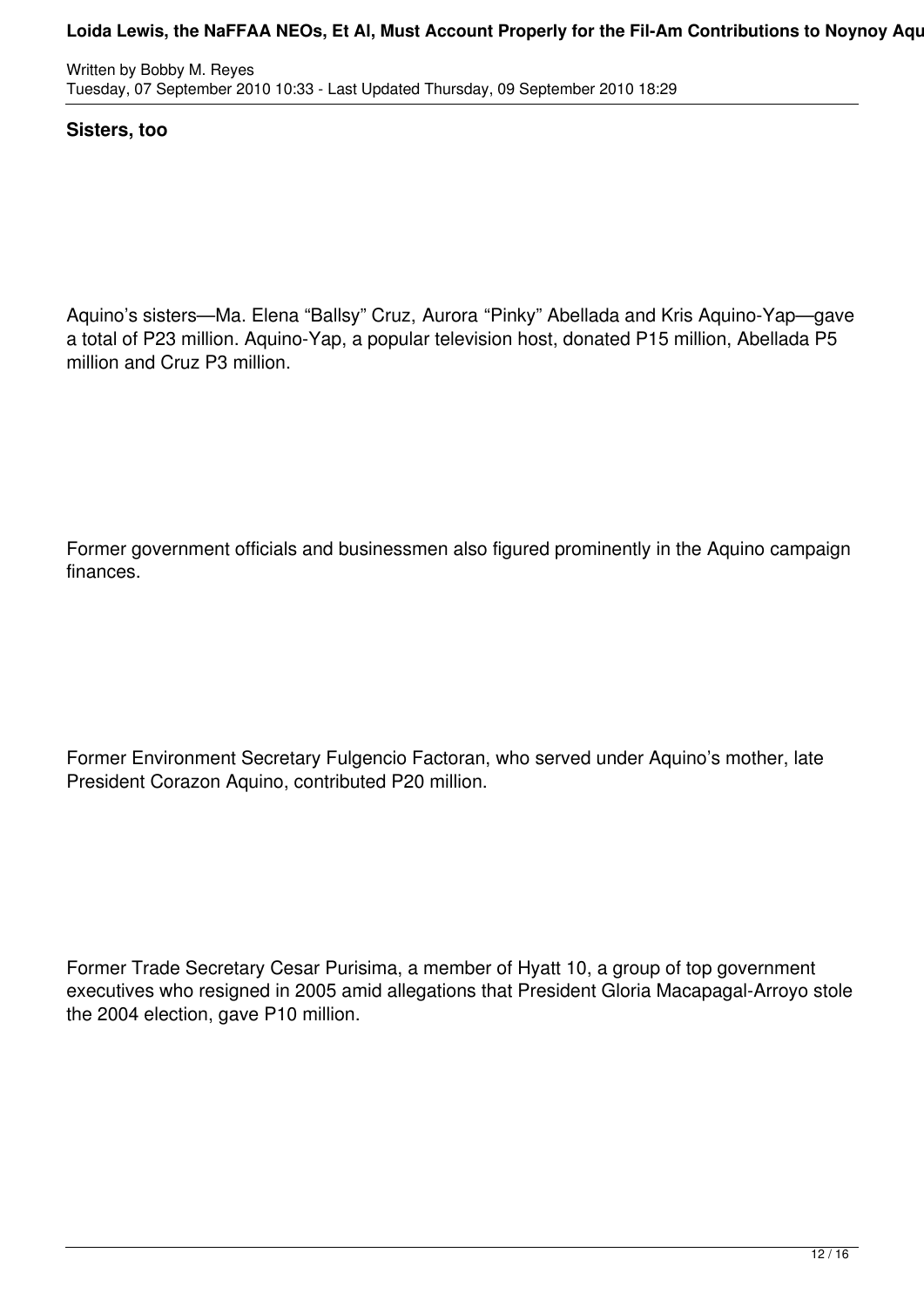Written by Bobby M. Reyes Tuesday, 07 September 2010 10:33 - Last Updated Thursday, 09 September 2010 18:29

Philip Juico, an agrarian secretary of the first Aquino administration, gave P5 million.

**Hardware owner**

Howard Dee, a former ambassador to the Holy See and father-in-law of Aquino's sister Viel, gave P3 million.

Chiong Bu Hong, owner of the biggest hardware in Ozamiz City and a contractor, gave P20 million. Martin Ignacio Lorenzo, of the Pancake House food chain, shelled out P20 million.

The couple Elena and David Lim, of Solid Group Philippines and Destiny Cable, the company that manufactures mobile phones, gave a total contribution of P20 million.

Roxas spent P280 million for his campaign.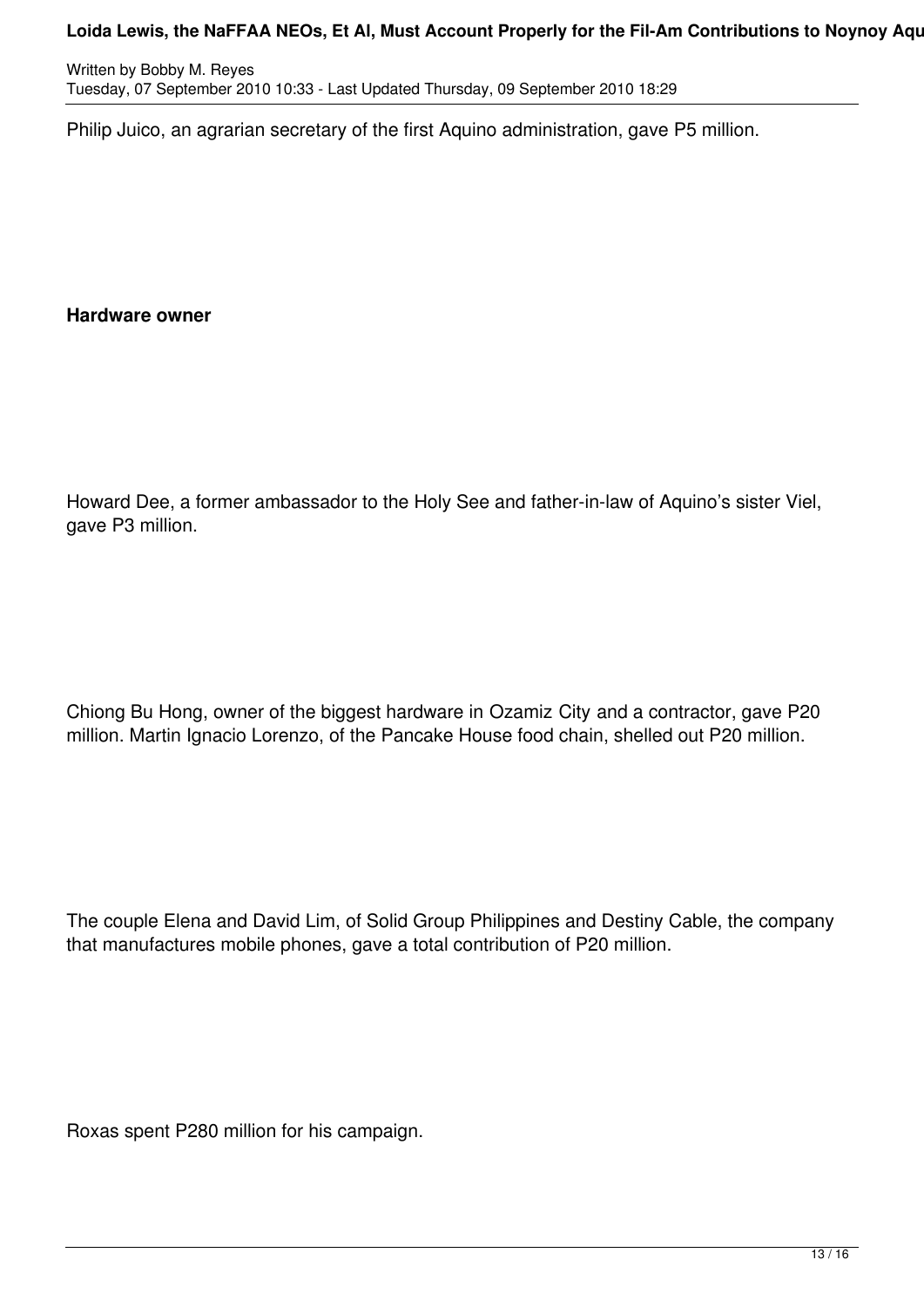Comelec documents showed that Roxas received P246 million from various individuals, mainly from the influential Araneta-Roxas-Fores clan.

Roxas said he spent P33 million out of his own pocket for the campaign.

There were 33 donors to the Roxas campaign. The largest were his mother, Judy, and uncle, Araneta Group chief Jorge Araneta. Each shelled out P50 million to help the senator. The Fores clan contributed nearly P70 million.

**Loopholes, fine**

Jimenez acknowledged that the laws on campaign finances were weak and full of loopholes.

"The law has been defanged. In previous elections, if you failed to submit an expenditure report, you could not assume office. But now, that provision is not in the law anymore," he said.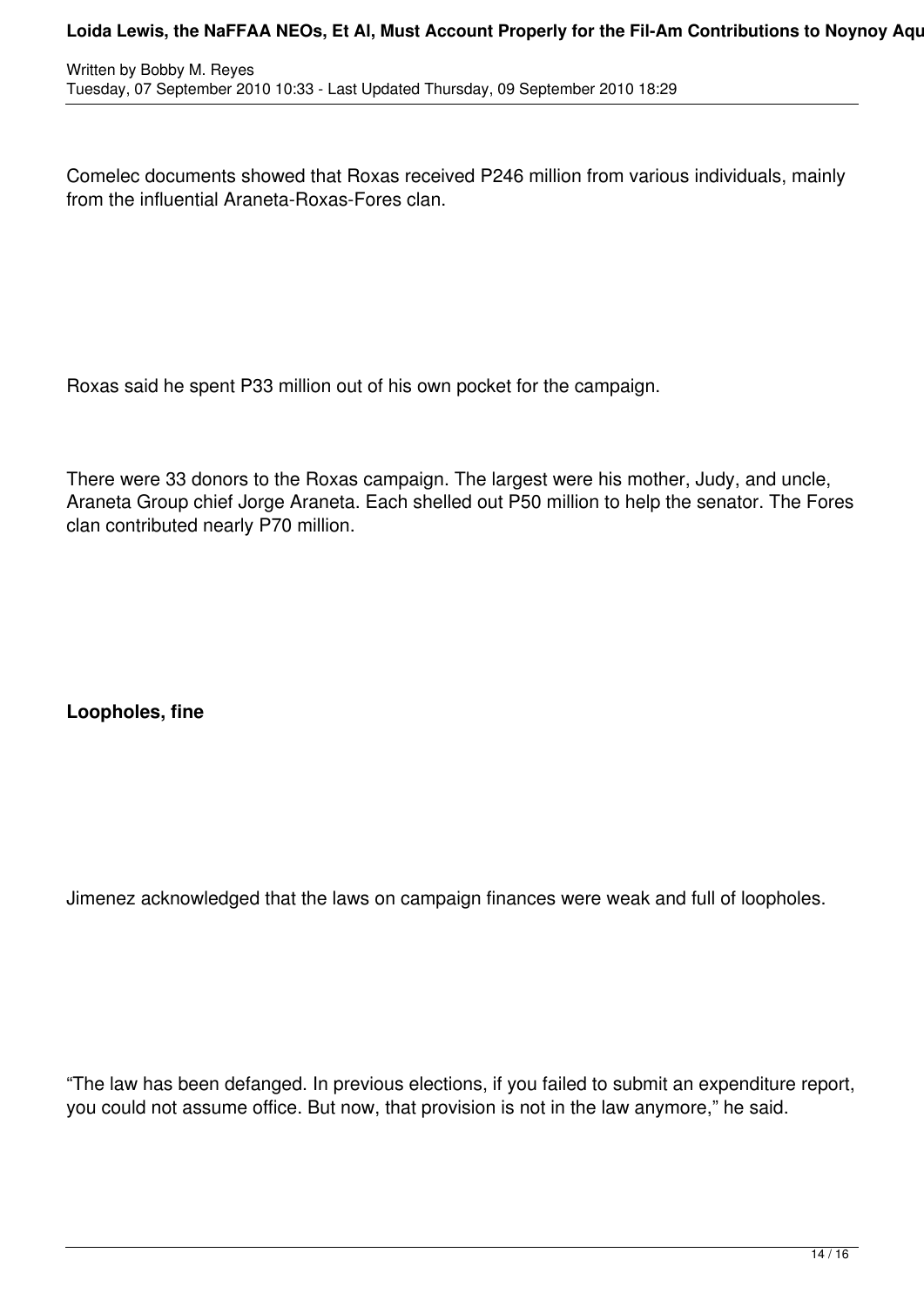"In fact, if you don't submit an expenditure report, the worst that can happen is that you get slapped with a fine and it's less than P100,000," he said.

**No cap on donors**

Although there are limits on how much a candidate should spend for the elections, there is no cap on how much a donor can give to a campaign.

Because there is no law limiting contributions from donors and the accounting is only limited to the campaign period, the official amount submitted would be less than the actual amount spent for promoting the candidates, Pera't Pulitika executive director Roberto Cadiz said in a recent interview.

**Pooled donations**